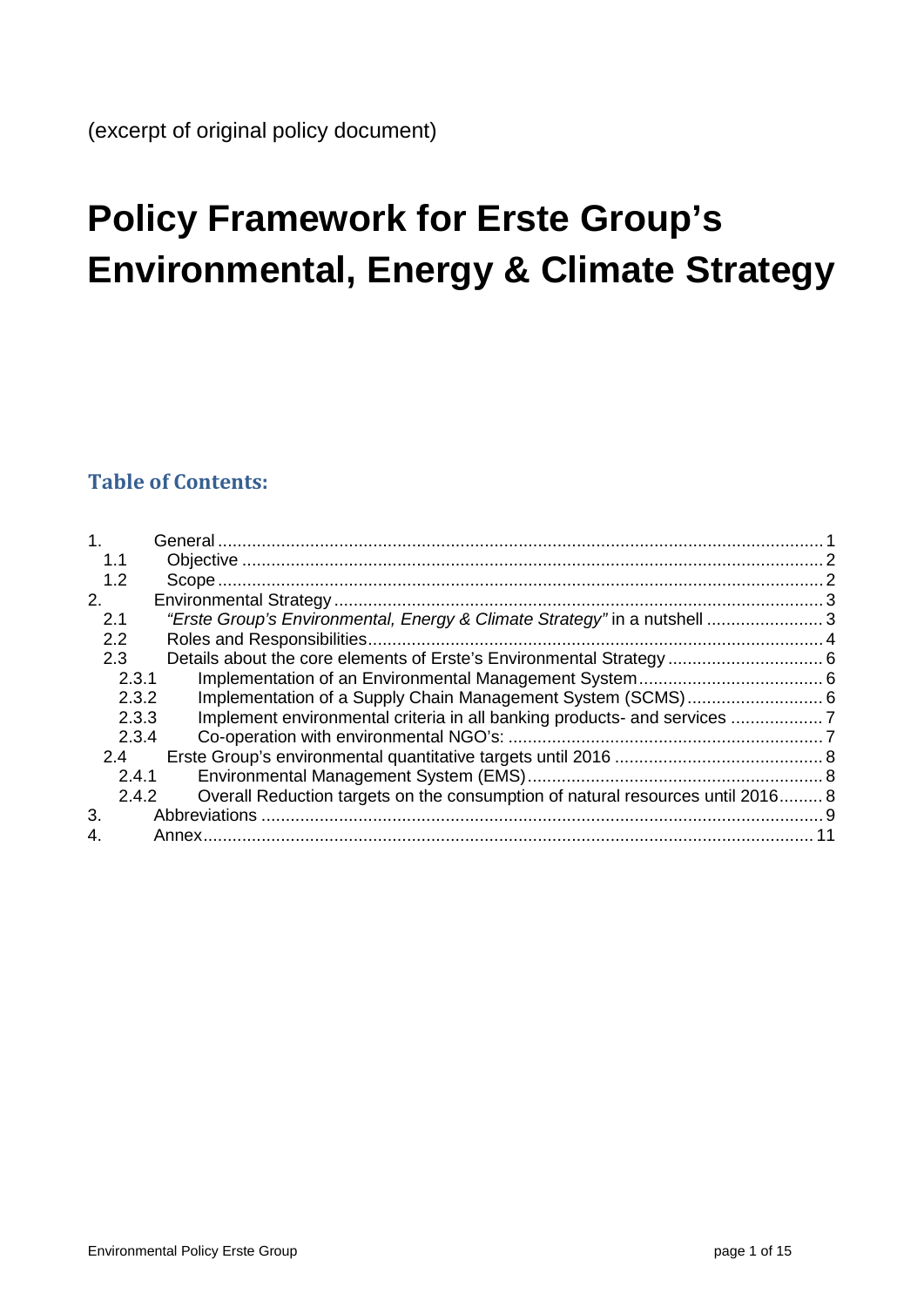# <span id="page-1-0"></span>**1. General**

There is only one earth we live in and there are many good reasons to care about our natural environment – emotional one but also rational one. Environmental issues become more important in corporate communication with many stakeholders (clients, employees and shareholder). That's why more and more companies worldwide started to integrate "environmental/ecological sustainability" into their corporate strategy. And Erste Group will not abstain from this development.

The history of Erste Group started in 1819 when it was founded following the years of economic crisis in the wake of the Napoleonic War. Its mission was described as follows: *"[Its] purpose is to provide*  [...] factory workers, peasants, or other industrious and economical minors or persons of full legal age *with the means of gradually building up a small amount of capital out of their hard-won earnings, so they can spend it later in life in for retirement, dowries, assistance in sickness, old age, or to achieve any praiseworthy objective"*.

*(translation from* https://www.sparkasse.at/erstebank/Ueber-uns/Facts/geschichte/milestones-geschichte-erste-bank) *[Sie*  hat] den Zweck [...] dem Fabrikarbeiter, dem Landmanne, oder sonst einer gewerbefleißigen und sparsamen *minderjährigen oder großjährigen Person, die Mittel an die Hand zu geben, von ihrem mühsamen Erwerbe von Zeit zu Zeit ein kleines Capital zurückzulegen, um solches in späteren Tagen zur Begründung einer besseren Versorgung, zur Aussteuer, zur Aushülfe in Krankheit, im Alter oder zur Erreichung irgendeines löblichen Zwecks zu verwenden."* 

That recurrent theme of a savings bank – the promotion of a sense of savings and provisions for the future has basically remained unchanged up to the present days.

Today our society is confronted with other but not less demanding challenges. Environmental pollution, exploitation of natural resources and "climate change" are threatening the well-being of our society. If the negative trend cannot be stopped our society will face severe problems - social as well as economical ones.

Erste Group as one of the important financial institutions in CEE and with its historic background has an obligation to care about earth's natural resources, to preserve the environment for future generations and to help to avoid that the "climate change" will become reality.

Financial institutions have – compared with other industries - very little direct impact on the natural environment. But indirectly through financing and investment products banks can have a huge impact. Therefore, Erste Group shall include into its corporate strategy also criteria for its products and services to avoid indirect negative consequences to the natural environment.

The guiding principle for Erste Group's environmental strategy and its understanding of "sustainability" is based on the core message of *"Our Common Future"*, a paper released by the UN Brundtland Commission in 1987: "*Sustainable Development is development that meets the needs of the present without compromising the ability of future generations to meet their own needs." [1](#page-1-1)*

Erste Group will question itself how to become more sustainable in all businesses and how to minimise the ecological footprint as much as possible and to do its part to avoid the "climate change".

The employees of Erste Group shall not only ask: "Is it the right thing to do?" – but also: "What is the effect on our natural environment with every product and service we offer!".

The clients of Erste Group will be supported with adequate banking products and services on their path towards a future employing less carbon based technology and more energy supply from renewable sources.

<span id="page-1-1"></span> $1$  "Our Common Future" – Report of the World Commission on Environment and Development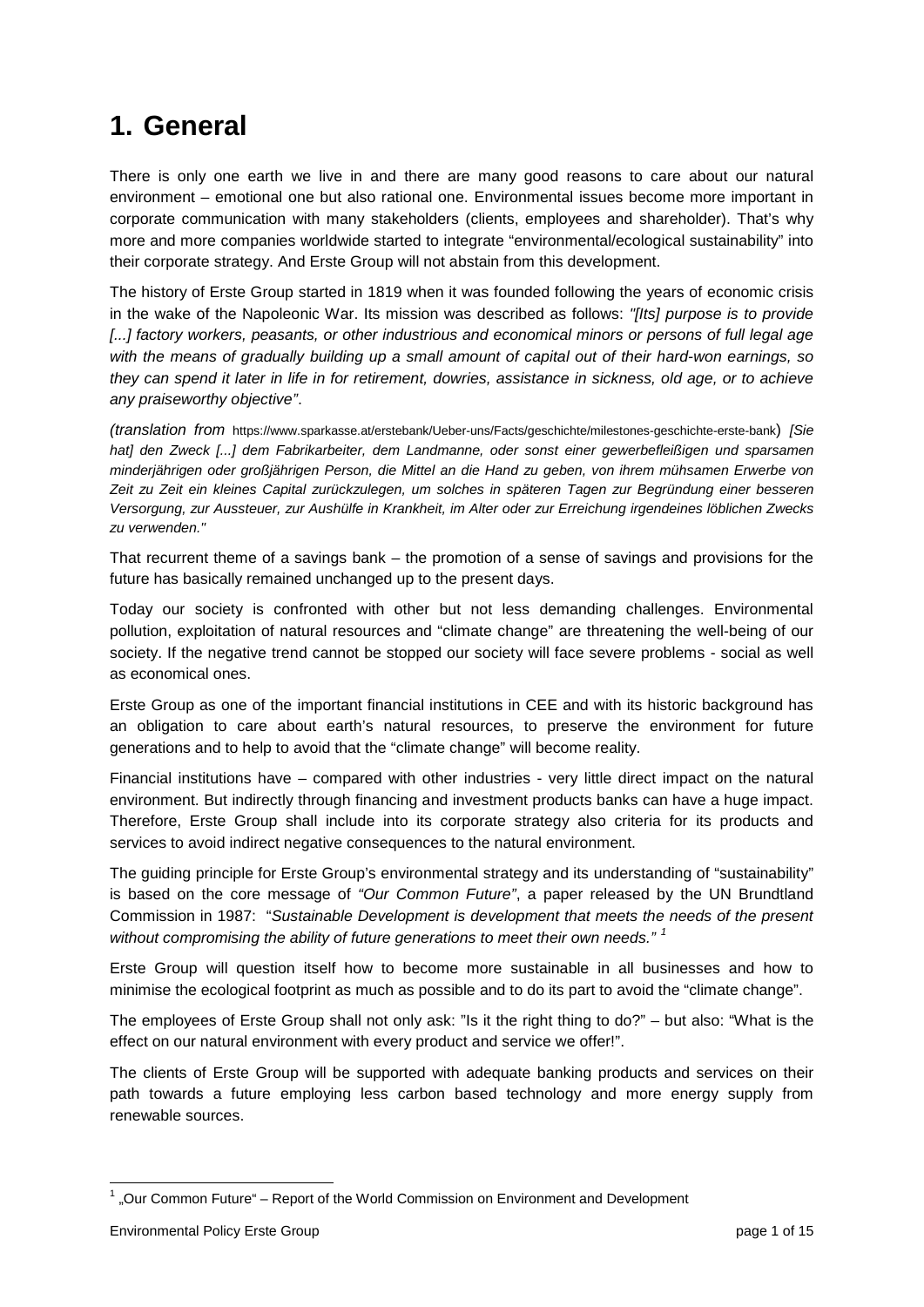Erste Group will not finance projects that have unacceptable negative consequences on our natural environment.

To be successful Erste Group has to focus on communication to inform employees, clients, shareholders and other stakeholders about targets, and guiding principles of its environmental strategy.

### <span id="page-2-0"></span>**1.1 Objective**

This policy defines the principles of environmental strategy Erste Group wants to live by. It shall define roles and responsibilities and general guidelines how to develop, implement and adjust environmental issues. Due to the fact, that up to now there is no common understanding about the necessity and consequences in the different countries Erste Group is active in, this policy document shall give a guideline for all local Erste banks and to all employees.

As already stated before, Erste Group sticks to the definition of sustainable development by the UN Brundtland Commission. Based on this understanding Erste Group will carefully use all kind of (natural) resources we need to do our business.

Clients, shareholders, and the public shall notice that Erste Group will take its part of responsibility to make the world a better place.

In addition to the commitment of Erste Group to act responsibly, the EU issued multiple regulations focused on environmental issues (e.g. EU-Directive on disclosure of non-financial and diversity information -COM(2013)207 or the Energy Efficiency Directive - 2012/27/EU) over the last few years. All these directives have already been or will be translated into local law within each EU-country. For example as of 2017, - based on the EU-Directive on disclosure of non-financial information, environmental data have to be collected and reported by all companies with more than 500 employees and this will be applicable to all local Erste banks.

Environmental data are the fundament to effectively steer and control Erste Group's environmental policy.

 Over the last 10 to 15 years, "climate change", "CO2 footprint", environmental protection, organic food … became buzzwords in our society and environmental issues found their way to the centre of the political arena and the board room. Especially NGO's are still driving the environmental agenda and collected a lot of specific environmental know-how.

### <span id="page-2-1"></span>**1.2 Scope**

The environmental strategy shall be an overarching group-wide policy relevant for all parts of Erste Group – especially Holding, all local Erste banks and their subsidiaries (Holding, Erste Bank der oesterreichischen Sparkassen AG (EBOe), Česká spořitelna, a.s. (CS), Slovenská sporiteľňa, a. s. (SLSP), Erste Bank Hungary Zrt. (EBH), Erste & Steiermärkische Bank d.d.(EBC), Erste Bank a.d. Novi Sad (EBS), and Banca Comercială Română (BCR)).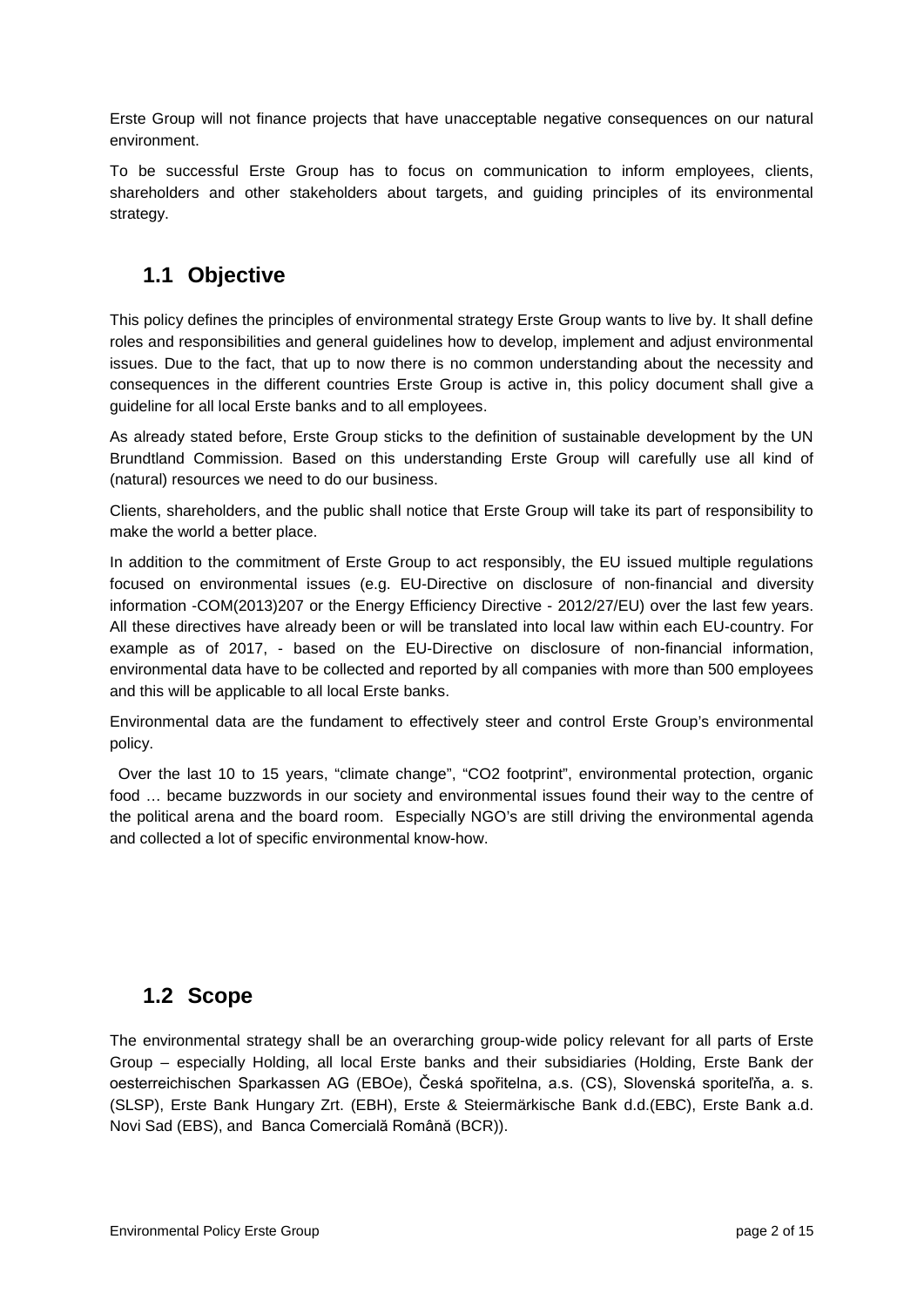# <span id="page-3-0"></span>**2. Environmental Strategy**

# <span id="page-3-1"></span>**2.1** *"Erste Group's Environmental, Energy & Climate Strategy"* **in a nutshell**



*Figure 1: Erste Group's Environmental Strategy*

#### **a) Environmental Management System (EMS)**

An EMS is used to manage an organisation's environmental programs in a comprehensive, systematic, planned and documented manner. It is the target that until the end of year 2016 in all local Erste banks an environmental management system according to ISO 14001 or Eco Management and Audit Scheme (EMAS) shall be implemented.

ISO 14001 and EMAS are international respectively European standards to help organisations to

- minimize negative effects of their operations on the environment (e.g. causes adverse changes to air, water or land)
- comply with applicable laws, regulations and other environmentally oriented requirements and
- continually improve in the above mentioned areas.

#### **b) Supply Chain Management System (SCMS):**

Usually, we think that our responsibility starts when a product is in our hands. But responsibility has to go further back and start with the production/creation of all products and services we need to produce and deliver our banking products/services. This requires a supply chain management system taking into account environmental (and social) impacts of the production of products/services used by Erste Group for its own products and services.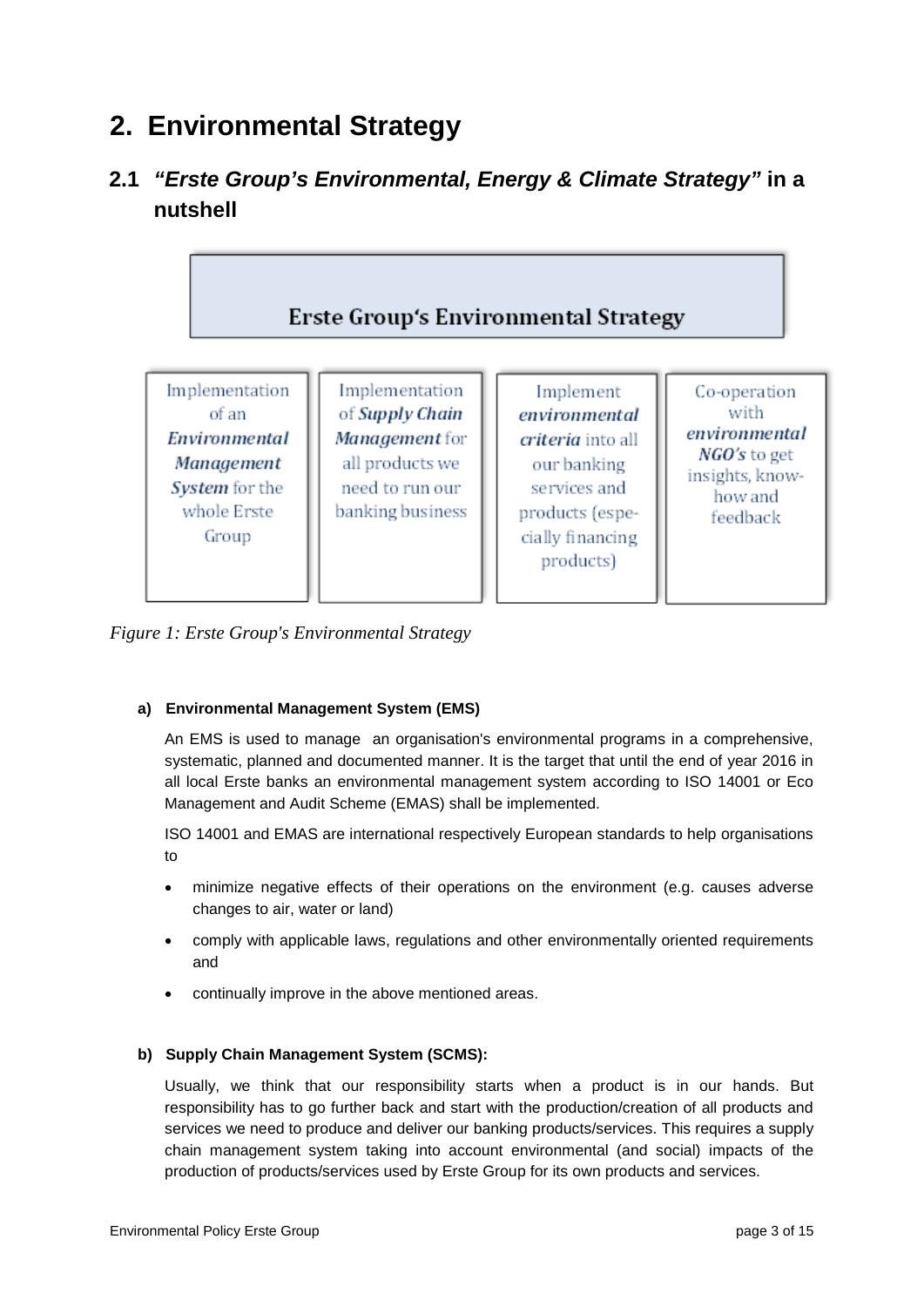Example: Paper is one of the most used resources by a financial institution and it makes a difference under which technical and environmental conditions paper is produced. That's why under the existing environmental strategy only recycled paper or FSC/PEFC<sup>[2](#page-4-1)</sup> certified paper shall be used.

#### **c) Implement environmental criteria in all banking products and services:**

As a financial institution, the largest - but indirect - impact we have on the natural environment is with our banking products and services when financing our clients' business activities.

Our objective is to make balanced, informed and transparent decisions and to serve our clients commercially but also be actively engaged with them and other stakeholders to work towards the implementation of sustainable business practices.

Next to all existing criteria (either to be legally compliant or self-determined credit risks criteria), special environmental criteria shall be developed Erste Group shall not finance any project that will have unacceptable negative consequences on our natural environment.

One positive example for an already implemented policy is "Erste Group principles for responsible financing – Energy Sector".

#### **d) Co-operation with environmental non-governmental organisations (NGO):**

For a financial institution co-operations with NGO's can be a win-win situation. Erste Group started in 2011 a co-operation with the WWF and joined the Austrian "WWF Climate Group". This brought Erste Group additional good public reputation and access to the environmental knowledge base of the worldwide WWF organisation and the WWF got financial funds to continue its valuable work.

### <span id="page-4-0"></span>**2.2 Roles and Responsibilities**

#### **Final Decision Body**

The final decision body in environmental issues is the CEO of Erste Group.

#### **Group Environmental Management (GEM)**

Group Environmental Management is organised as a "group function" and located in Erste Holding. The head of the unit acts as a senior manager (Board-1).

Main responsibilities of the Head of Group Environmental Management are:

- Development of an consistent and challenging environmental strategy for Erste Group
- Identification of areas within Erste Group where environmental issues shall be taken into account
- Implementation of an appropriate monitoring system for environmental data in all parts of Erste Group.
- Development of environmental criteria for the most used natural resources, goods and services

<span id="page-4-1"></span><sup>&</sup>lt;sup>2</sup> Forest Stewardship Council (FSC), Programme for the Endorsement of Forest Certification (PEFC)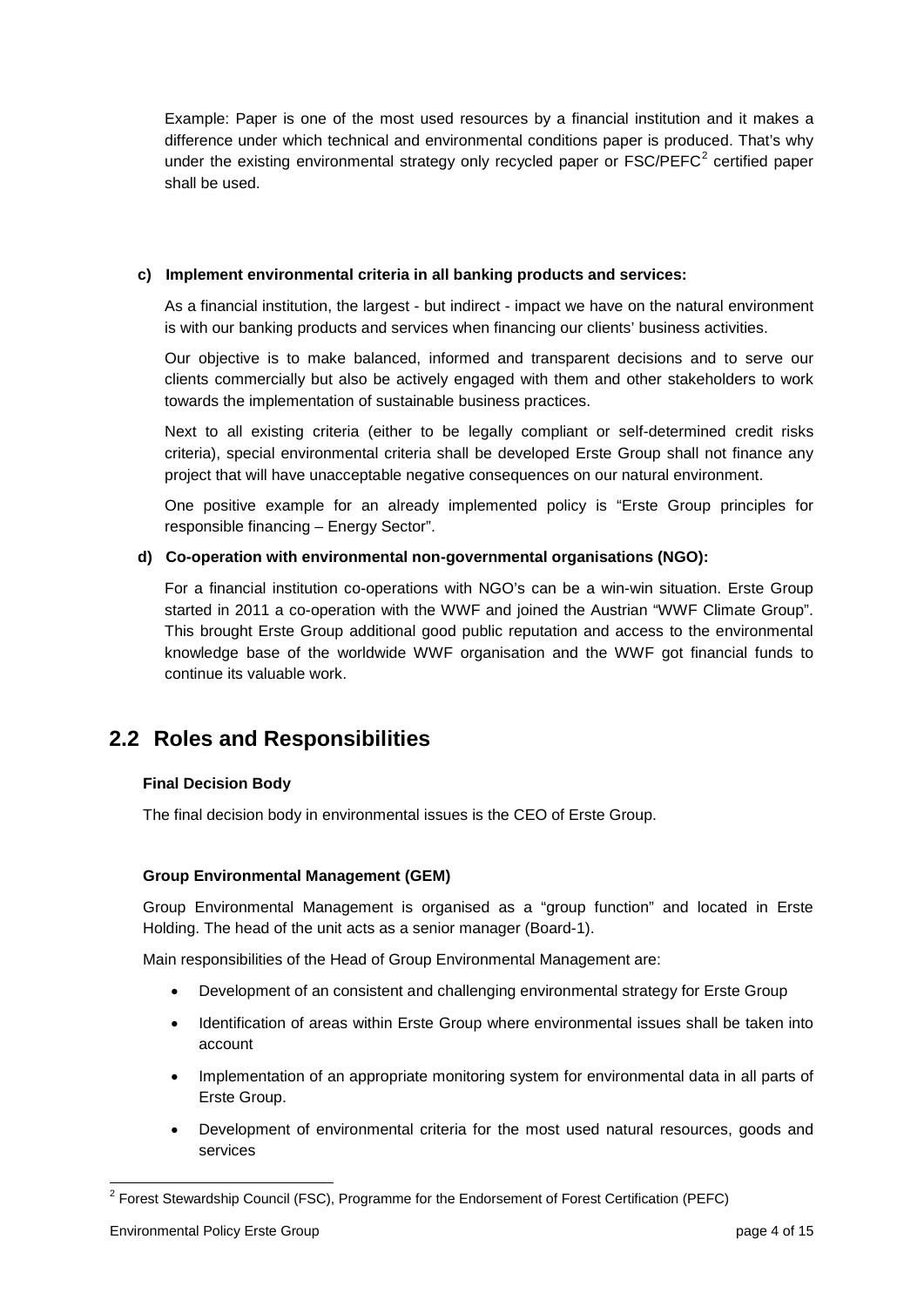• The Head of GEM shall be involved in discussions and development of measures to increase energy efficiency of buildings and technical equipment, development of investment products with a positive effect on our environment, of financing products which honour energy efficiency ....

The GEM function requires a minimum of 2-3 full-time equivalents (FTEs) (1 senior environmental manager, 1 junior environmental manager and 1 support function) and access to resources from other service units as GEM is acting cross functional through many parts of the organisation (e.g. Group Services, Group Procurement, ..).

#### **Environmental Committees and Teams**

Environmental activities are mainly cross functional and have an impact on many business/service areas. Therefore, new committees at Holding level and at local level are needed. The business/service areas which are mainly affected by environmental issues are: property management, procurement, IT and to some extend the business units if environmental criteria are relevant for financing. Ideally representatives of these areas shall be part of the new committees. The following committees and teams need to be set-up:

#### **a) Top-Environmental Steering Committee**

Members at Holding level: CEO and the Board member responsible for property management and procurement and the Head of Group Environmental Management.

Responsibility:

- approval of and changes to Erste Group Environmental Strategy
- approval of the yearly environmental program/targets for environmental key indicators
- approval if needed of financial resources for group wide projects
- discussion of the annual environmental report.

Meetings will be organized by the Head of Group Environmental Management.

#### **b) Local Environmental Managers/Local Chief Environmental Officer:**

Each management board of a local Erste Bank shall nominate one of its board members as "Local Environmental Manager" (LEM) who shall be responsible for environmental issues of the respective bank (see Annex 2 – actual list of nominated local environmental managers).

While GEM defines the general rules and principles for environmental strategy the LEM's shall translate these rules according to local requirements and – if necessary – to be compliant with local law. Intensive communication between GEM and LEM shall ensure that a common understanding of environmental issues across Erste Group exists.

#### **c) Local Environmental Steering Team:**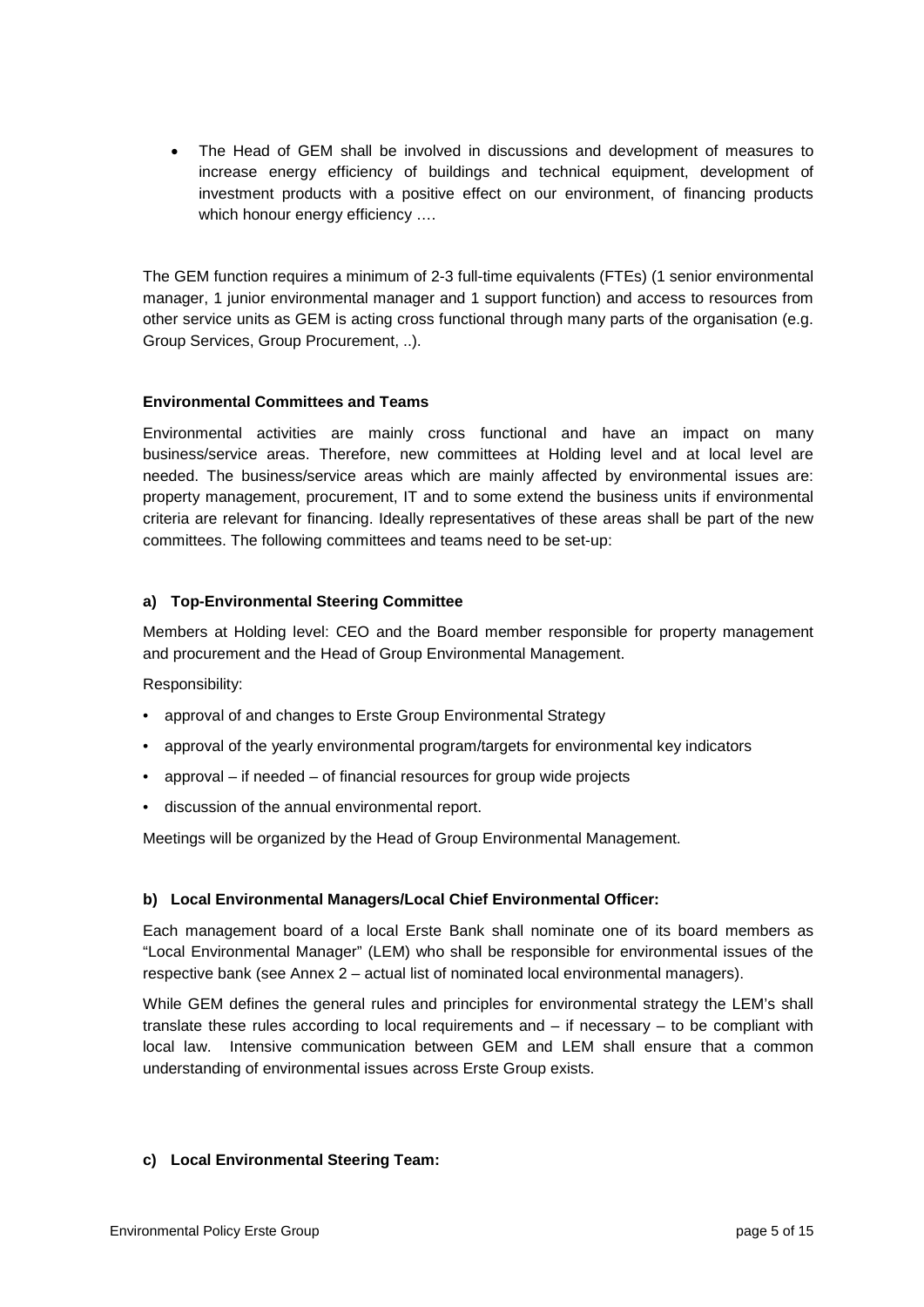The Local Environmental Manager nominates a "Local Environmental Steering Team" which shall consist of members from different business and service areas. Main task of this committee is the local implementation of Erste Group Environmental Strategy and the development of the yearly "environmental program".

# <span id="page-6-0"></span>**2.3 Details about the core elements of Erste's Environmental Strategy**

#### <span id="page-6-1"></span>**2.3.1 Implementation of an Environmental Management System**

**Environmental Management System** refers to the management of an organisation's environmental programs in a comprehensive, systematic, planned and documented manner. It includes the organisational structure and resources for developing, implementing and maintaining the policy for environmental protection (criteria are defined by ISO 14001 or EMAS).

All local Erste banks shall become ISO 14001 or EMAS certified organisations until the end of 2016.

**Environmental Data Collection:** the fundament of an EMS is a database about all kind of environmental data relevant for a financial institution like Erste Bank.

Environmental data become even more relevant to all companies since the EU Commission passed the EU-directive [COM(2013)207] regarding disclosure of non-financial and diversity information where reporting of such data as part of the annual report will be required by law latest in 2017.

Since 2012, Erste Group has collected environmental data (5 000 to 20 000 individual data per local Erste bank). Until the end of 2015, a state-of-the-art sustainability software ("Credit360") will be implemented to improve collection and management of environmental data under the responsibility of GEM.

#### <span id="page-6-2"></span>**2.3.2 Implementation of a Supply Chain Management System (SCMS)**

A SCMS is needed to be able to trace back under which environmental conditions products and services are produced that are needed for Erste Group's own banking services and products. Until the end of 2016, Group Procurement will implement a strict Supply Chain Management System for (natural) resources used by Erste Group.

By value, the main (natural) resources used by Erste Group are:

- heating-/cooling energy (for offices and branches)
- electric energy (for lighting, IT infrastructure …)
- paper (copy paper, note pads, office paper, advertising materials …)
- office equipment and office material (furniture, electronic devices …).

#### **Erste Group's guiding principles for a Supply Chain Management System:**

GEM together with Erste Group Procurement shall define specific environmental criteria for all products and services used to run the banking business. Especially for office material/stationary - which are usually used in large quantities. And for all single investments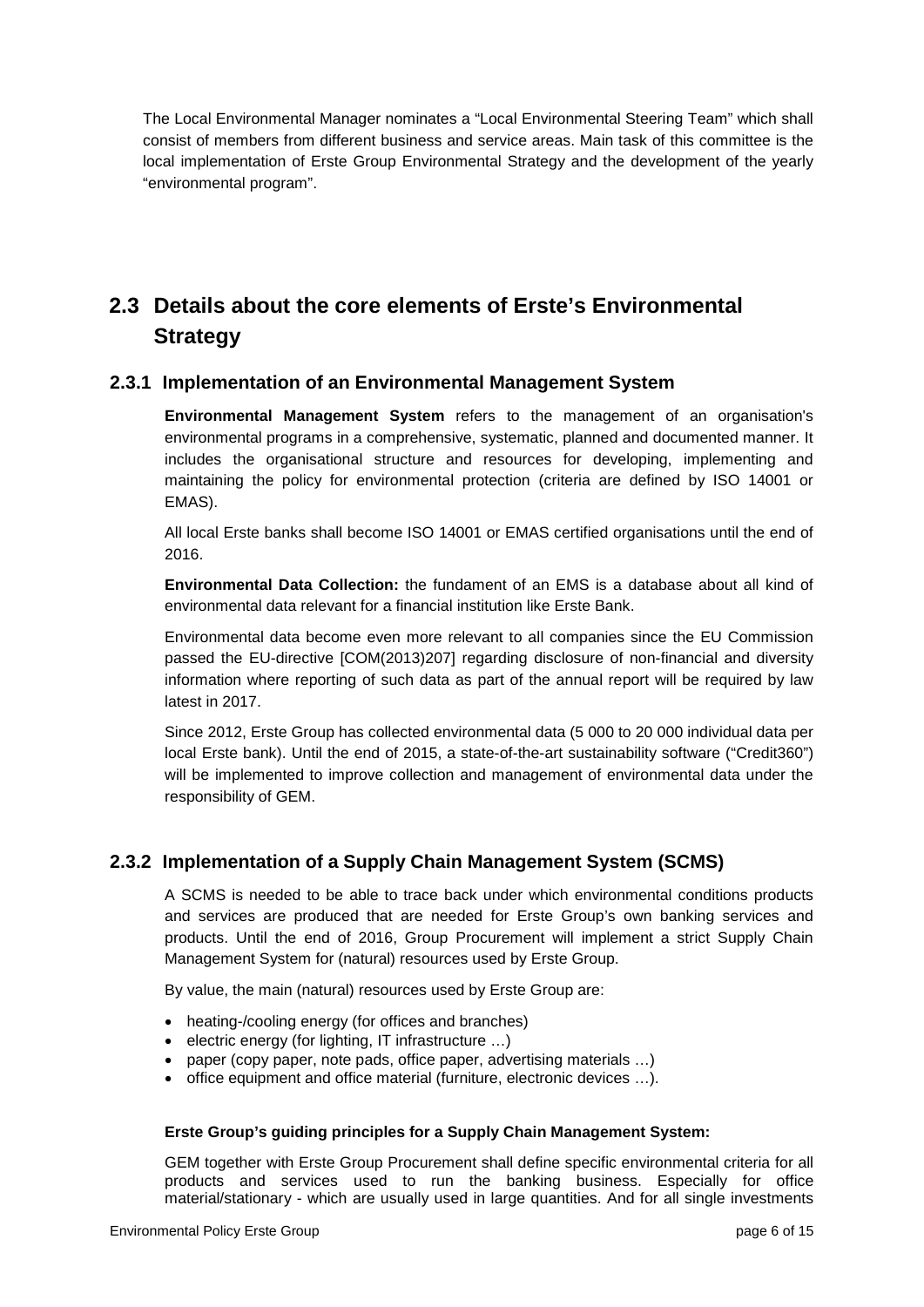or purchases of goods worth more than EUR 50,000 – when environmental criteria are applicable.

The hierarchy of the applicable criteria is always:

- 1. the technical requirements have to be fulfilled
- 2. The resources and products needed for Erste Group's own products and services shall not have been produced with negative effects on the environment. This requires the definition of ecological criteria (e.g. material, production method …)
- 3. Finally and as important as the other criteria are the economic criteria. But the purchase price shall not be the only relevant item. Costs of life cycle have to be taken into account (e.g. energy consumption until the end of life cycle and disposal costs).

For examples see annex 1.

#### <span id="page-7-0"></span>**2.3.3 Implement environmental criteria in all banking products- and services**

The biggest (indirect) impact financial institutions have on the environment is when financing business activities of their clients.

Erste Group's objective is to make balanced, informed, and transparent decisions and to serve its clients commercially but also be actively engaged with them and other stakeholders to work towards the implementation of sustainable business practices:

- GEM together with credit risk management shall develop appropriate environmental criteria to make sure that projects of our clients realized with Erste Group's financial services - will not have an unacceptable negative impact on the environment
- Wherever possible existing international regulations/recommendations shall be taken into account (e.g. recommendations by international financial institutions like "Screening and Assessment Criteria for Energy Projects of the European Investment Bank") or
- Erste Group shall follow the example of many other financial institutions and become a signatory of international environmental (and social) risk management frameworks like
	- $\checkmark$  UN Environment Program's (UNEP) a declaration providing the basis for UNEP's Financial Initiative (UNEP FI) which seeks to promote the integration of environmental aspects into the financial sector  $3$ ,
	- $\checkmark$  "Equator Principles"<sup>[4](#page-7-3)</sup> a risk management framework for determining, assessing and managing environmental and social risks in projects.
	- $\checkmark$  or "UN Global Compact"<sup>[5](#page-7-4)</sup> which 10 principles include next to the area "environment" also "human rights", "labour" and "anticorruption" enjoying universal consensus

GEM shall initiate the internal discussion with all relevant risk management and business units within Erste Group.

#### <span id="page-7-1"></span>**2.3.4 Co-operation with environmental NGO's:**

NGOs who have successfully driven environmental agenda over the last 10 to 15 years have collected a lot of specific environmental know-how. To get access to this knowhow, Erste Group and/or each local Erste Bank shall enter into co-operations with such NGO's. The Top-

<span id="page-7-2"></span> <sup>3</sup> http://www.unepfi.org/about/statements/statement/

<span id="page-7-3"></span><sup>4</sup> http://www.equator-principles.com/index.php/ep3

<span id="page-7-4"></span><sup>5</sup> https://www.unglobalcompact.org/AboutTheGC/TheTenPrinciples/index.html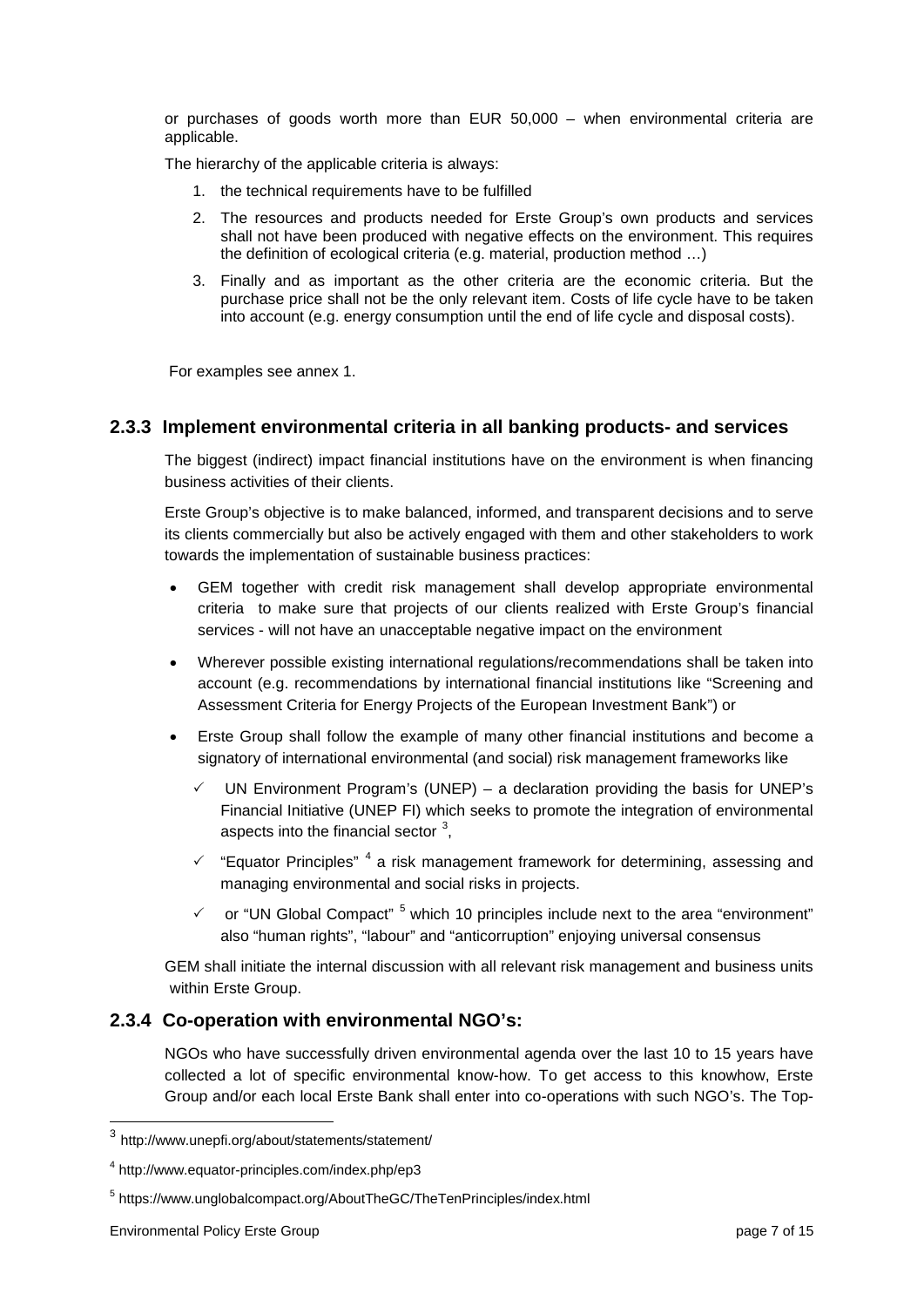Environmental Steering Committee shall be made aware of any important/current topics concerning relevant NGOs by the GEM, especially about those where Erste Group or its subsidiaries have entered into a formal co-operation on a regular basis.

## <span id="page-8-0"></span>**2.4 Erste Group's environmental quantitative targets until 2016**

#### <span id="page-8-1"></span>**2.4.1 Environmental Management System (EMS)**

A prerequisite for the successful implementation of an EMS is the implementation of a stateof-the-art sustainability software to collect and manage environmental

It is one of the main tasks of the Local Environmental Manager to implement an EMS according to ISO 14001 or EMAS based on group-wide criteria defined by GEM.

Both targets (implementation of sustainability software and the EMS) shall be implemented until the end of 2016.

#### <span id="page-8-2"></span>**2.4.2 Overall Reduction targets on the consumption of natural resources until 2016**

Reduction targets (consumption of natural resources and greenhouse gas emissions) of environmental criteria valid for whole Erste Group:

Consumption of:

| Electric energy: | $-10\%$ | (figure for 2012 - 186 GWh)        |
|------------------|---------|------------------------------------|
| Heating energy:  | $-10%$  | (figure for 2012 - 162 GWh)        |
| Copy paper:      | $-20\%$ | (figure for $2012 - 1.711$ tones)  |
| Car fleet fuel:  | $-15%$  | (figure for $2012 - 3,300,000$ I)  |
| CO2-footprint:   | $-30\%$ | (figure for 2012 - 156.992 tones). |

Based on these group-wide targets for Erste Group, each local Erste bank shall implement its own individual targets.

It is the responsibility of GEM together with the Local Environmental Manager to develop actual yearly targets and a process/strategy to realise them.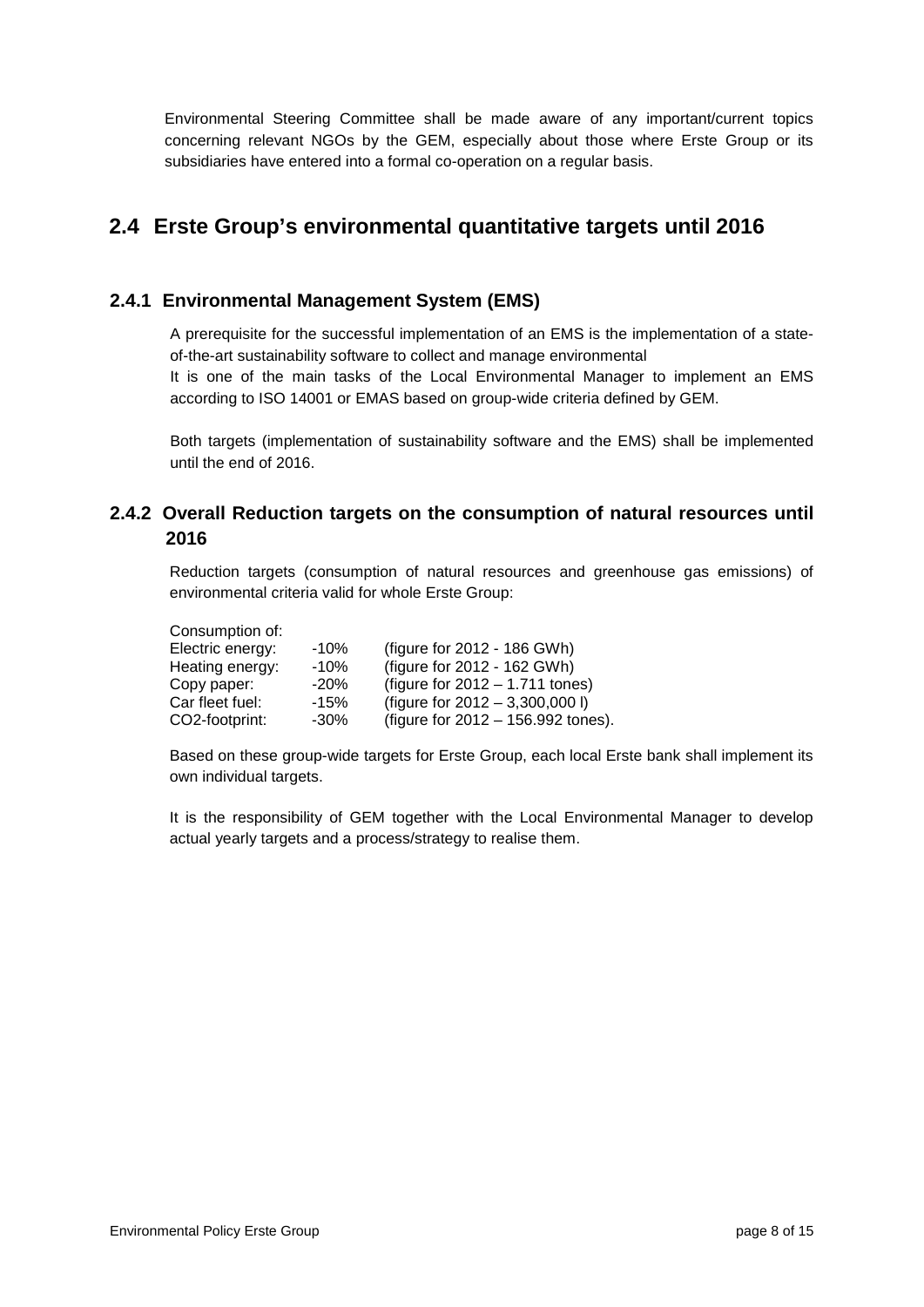# <span id="page-9-0"></span>**3. Abbreviations**

| <b>Abbreviatio</b><br>n | <b>Text</b>                                                                 | <b>Comment</b>                                                                                                                                                                                                                                                        |  |  |
|-------------------------|-----------------------------------------------------------------------------|-----------------------------------------------------------------------------------------------------------------------------------------------------------------------------------------------------------------------------------------------------------------------|--|--|
| Credit360               | Credit360 Ldt, Compass House<br>Vision Park, Cambridge cb249bz<br><b>UK</b> | Provider of Erste Group's sustainability data<br>software.                                                                                                                                                                                                            |  |  |
| <b>EMAS</b>             | Eco Management and Audit<br>Scheme                                          | European regulation (EC 1221/2009) for the<br>voluntary participation by organisations in a<br>community eco management and audit scheme<br>(is comparable with a certification according to<br>ISO 14001)<br>(http://ec.europa.eu/environment/emas/index en.<br>htm) |  |  |
| <b>EMS</b>              | <b>Environmental Management</b><br>System                                   |                                                                                                                                                                                                                                                                       |  |  |
| <b>FSC</b>              | <b>Forest Stewardship Council</b>                                           | FSC is an independent, non-governmental, not-<br>for-profit organization established to promote the<br>responsible management of the world's forests -<br>mainly driven by the WWF                                                                                    |  |  |
| <b>GEM</b>              | <b>Erste Group Environmental</b><br>Management                              | "Group function" located within the Holding OU<br>01960333 "Group Secretariat"                                                                                                                                                                                        |  |  |
| <b>GRI</b>              | <b>Global Reporting Initiative</b>                                          | one of the world's most prevalent standards for<br>sustainability reporting<br>(https://www.globalreporting.org/Pages/default.as<br>$\mathbf{p}(\mathbf{x})$                                                                                                          |  |  |
| <b>KWh</b><br>GWh       | Kilowatt hour<br>Gigawatt hour                                              | Kilowatt hours is commonly used as a billing unit<br>for energy delivery (electric- or heating energy)<br>Gigawatt hour equal 1 million KWh                                                                                                                           |  |  |
| ISO 14001               | International Organisation for<br>Standardisation                           | Set of measures related to the implementation of<br>an Environmental Management System including<br>a certification. (http://www.iso.org/iso/iso14000)                                                                                                                |  |  |
| ISO 50001               | International Organisation for<br>Standardisation                           | Set of measures related to the implementation of<br>an Energy Management System including a<br>certification.<br>(http://www.iso.org/iso/home/standards/manage<br>ment-standards/iso50001.htm)                                                                        |  |  |
| <b>NGO</b>              | Non-Governmental Organisation                                               |                                                                                                                                                                                                                                                                       |  |  |
| <b>PEFC</b>             | Programme for the Endorsement of<br><b>Forest Certification</b>             | Is similar to FSC certification, less strict in some<br>areas. (http://www.pefc.at/)                                                                                                                                                                                  |  |  |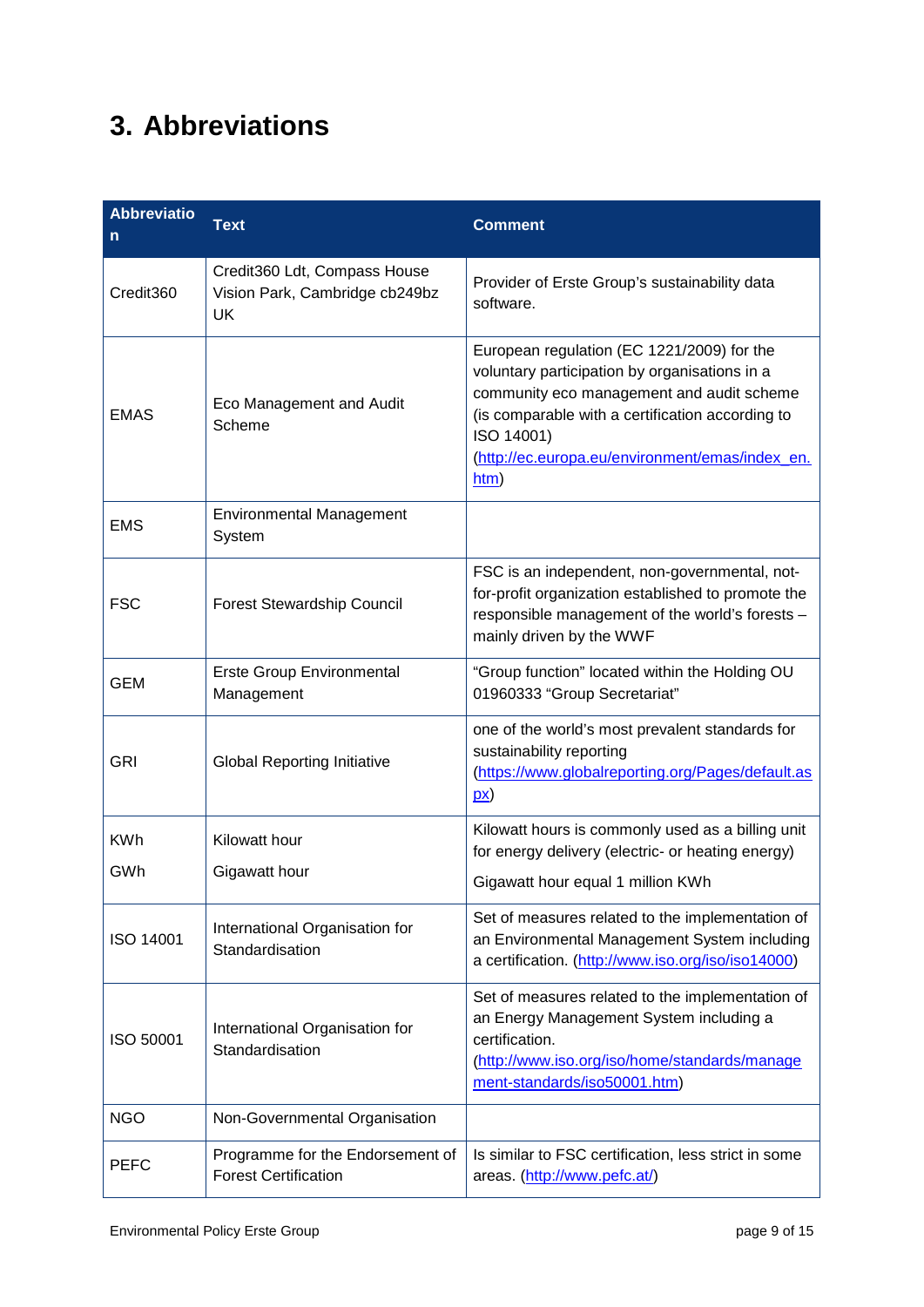| <b>SCMS</b> | Supply Chain Management System | The management of upstream and downstream<br>value-added flows of materials, final goods, and<br>related information among suppliers, company,<br>resellers, and final consumers. |  |  |
|-------------|--------------------------------|-----------------------------------------------------------------------------------------------------------------------------------------------------------------------------------|--|--|
| <b>WWF</b>  | World Wild Fund for Nature     | a nature conservation organisation previously<br>named "World Wildlife Fund for Nature"                                                                                           |  |  |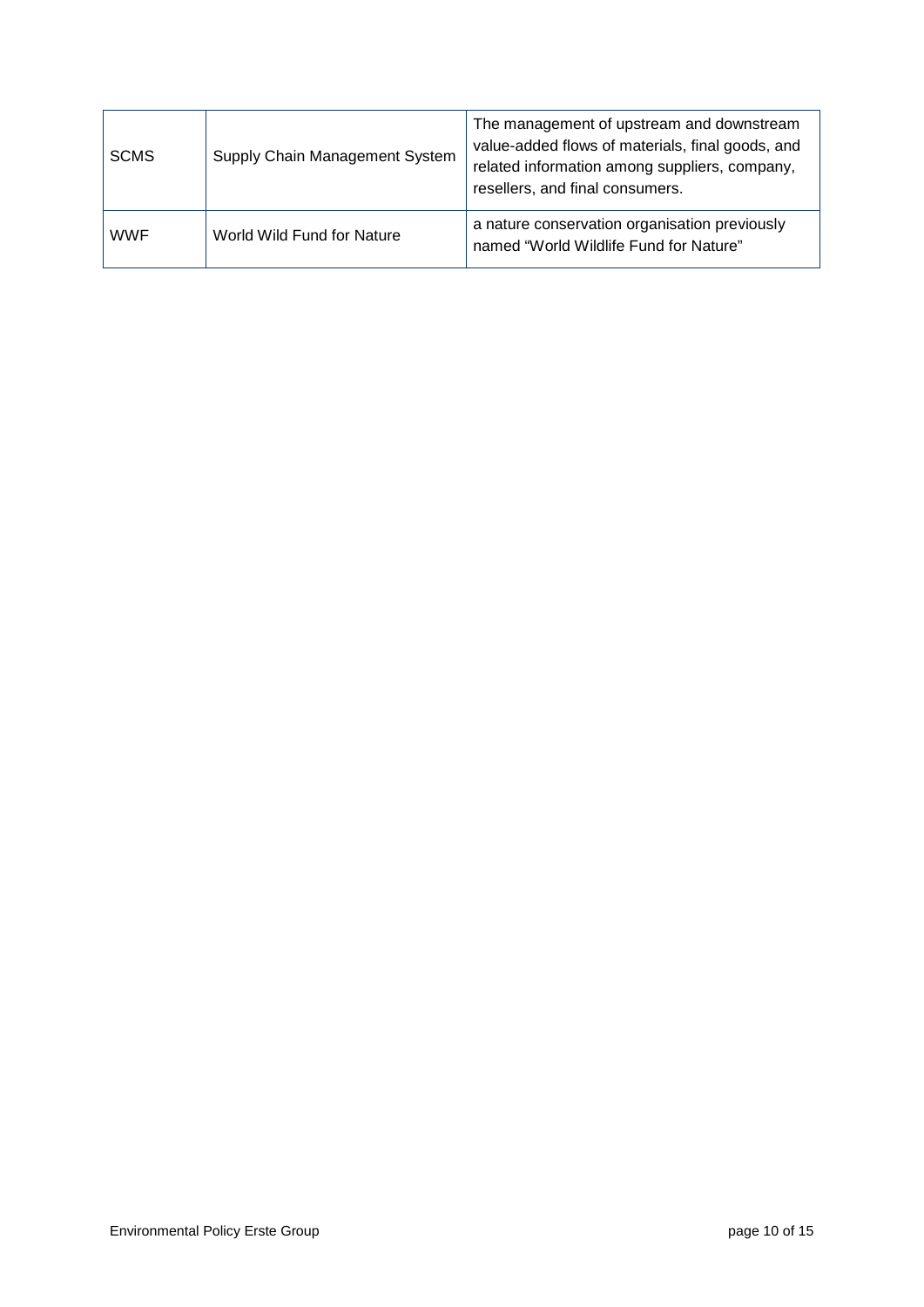# <span id="page-11-0"></span>**4. Annex**

| Annex 2 List of local managers responsible for environmental issues (as of April 2015)12 |  |
|------------------------------------------------------------------------------------------|--|
|                                                                                          |  |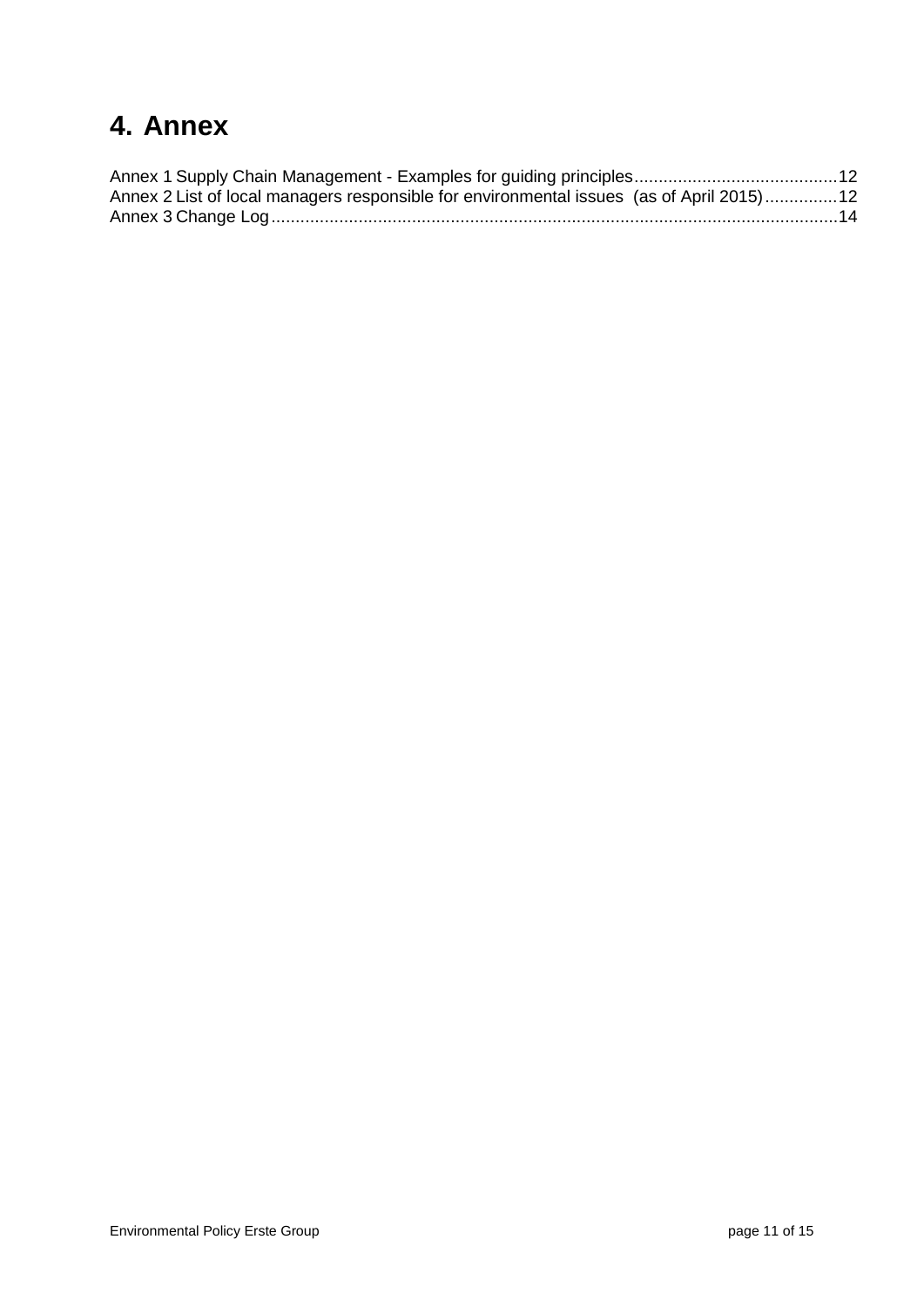### <span id="page-12-0"></span>**Annex 1 Supply Chain Management - Examples for guiding principles**

#### **Paper**:

Recycled paper or FSC/PEFC-certified paper shall be used whenever paper is needed (e.g. copy paper, material for printed advertising, annual reports). If for technical reasons only thermographic paper ("Thermopapier") has to be used, it has to be free of Bisphenol-A" and similar toxic substances.

#### **Energy**:

Energy from renewable sources shall be used wherever possible for electric energy, heating and cooling energy to avoid the additional production of greenhouse gas (CO2-emissions).

Increase of efficient usage of electric energy by implementing technical features like daylightand occupancy-sensors to turn off light or technical equipment when not needed (e.g. PC and screens, printers). Only technical equipment with an "energy star" label or energy efficiency label "A" or higher shall be used.

#### **Stationary/office material:**

As far as possible and reasonable from an economic point of view, only office material shall be used where the production did not harm the environment and that at the end of its life cycle can easily be recycled.

### <span id="page-12-1"></span>**Annex 2 List of local managers responsible for environmental issues (as of April 2015)**

| <b>Holding</b>             |                                                                |                                    |  |
|----------------------------|----------------------------------------------------------------|------------------------------------|--|
| <b>TREICHL Andreas</b>     | CEO                                                            | Andreas.Treichl@erstegroup.com     |  |
| <b>MITTENDORFER Gernot</b> | CFO/COO                                                        | Gernot.Mittendorfer@erstegroup.com |  |
| <b>BERGSMANN Klaus</b>     | Head of Group Environmental<br>Management                      | Klaus.Bergsmann@erstegroup.com     |  |
| <b>EBOe</b>                |                                                                |                                    |  |
| <b>UHER Thomas</b>         | CEO                                                            | Thomas.Uher@erstebank.at           |  |
| <b>WOHLMUTH Martin</b>     | Head of Strategy (Leitung<br>Strategieentwicklung)             | Martin. Wohlmuth@erstebank.at      |  |
| <b>BERGSMANN Klaus</b>     | Head of Group Environmental<br>Management                      | Klaus.bergsmann@erstegroup.com     |  |
| <b>SLSP</b>                |                                                                | $\blacksquare$                     |  |
| <b>CHOMIST Richard</b>     | Member of the Management Board<br>/Chief Environmental Officer | chomist.richard@slsp.sk            |  |
| <b>VODRAZKOVA Ingeborg</b> | Head of the Property Management<br>and Construction Department | vodrazkova.ingeborg@slsp.sk        |  |
| $\overline{\text{CS}}$     |                                                                | Ξ                                  |  |
| <b>SCHOPF Wolfgang</b>     | Member of the Management Board                                 | wschopf@csas.cz                    |  |